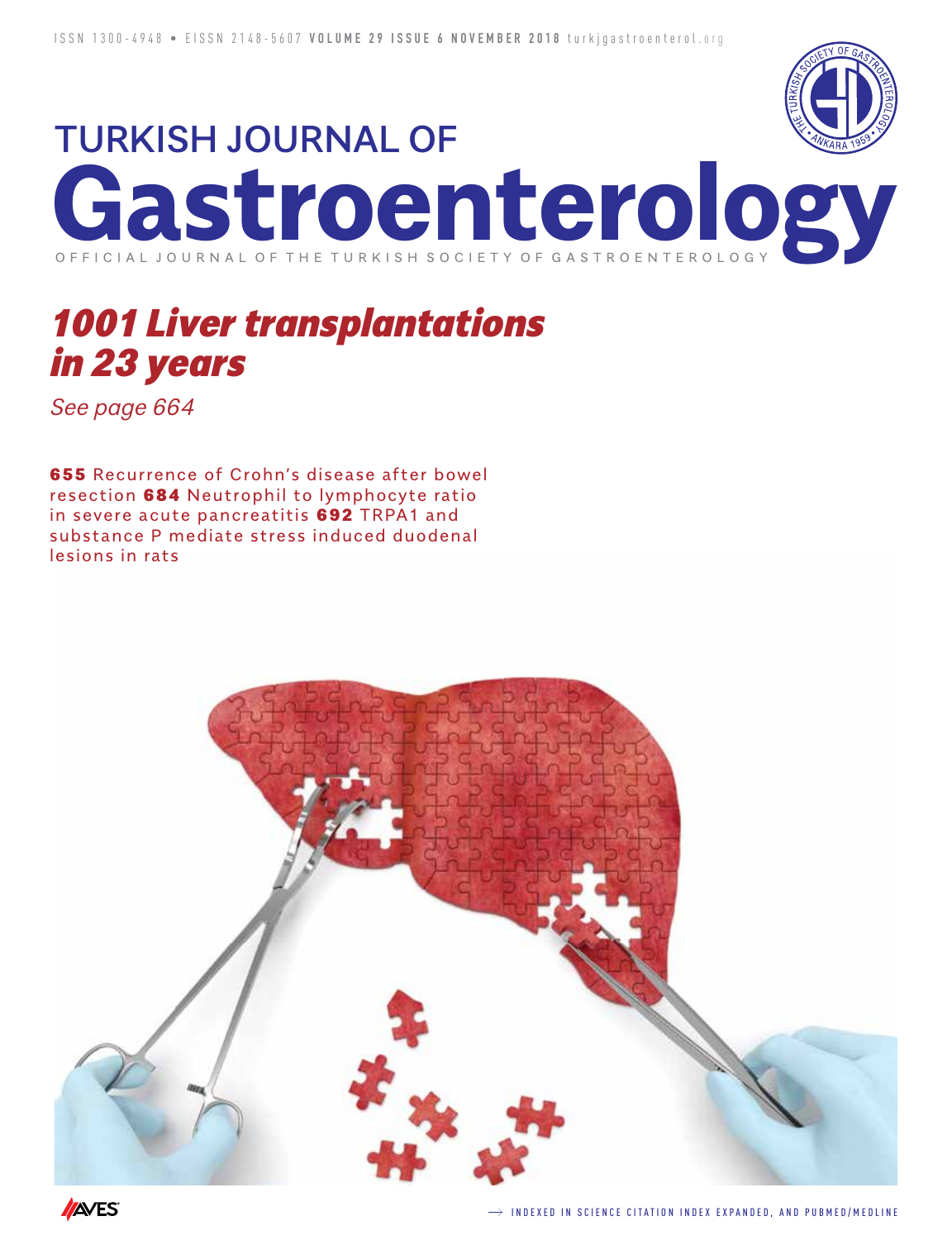

## *Editor in Chief*

*Osman Cavit Özdoğan Department of Gastroenterology, Marmara University School of Medicine, İstanbul, Turkey*

#### *Section Editors*

*Ayhan Hilmi Çekin Department of Gastroenterology, Health Sciences University Antalya Training and Research Hospital, Antalya, Turkey Ramazan İdilman Department of Gastroenterology, Ankara University School of Medicine, Ankara, Turkey Tarkan Karakan Department of Gastroenterology, Gazi University School of Medicine, Ankara, Turkey Yeşim Öztürk Department of Pediatric Gastroenterology, Dokuz Eylül University School of Medicine, İzmir, Turkey Murat Saruç Department of Internal Medicine, Division of Gastroenterology, Acıbadem University School of Medicine, İstanbul, Turkey Berrak Yeğen*

*Department of Physiology, Marmara University School of Medicine, İstanbul, Turkey*

## *Associate Editors*

*Mesut Akarsu Department of Gastroenterology, Dokuz Eylül University School of Medicine, İzmir, Turkey*

*Filiz Akyüz Department of Gastroenterology, İstanbul University School of Medicine, İstanbul, Turkey*

*Canan Alkım Clinic of Gastroenterology, Şişli Etfal Training and Research Hospital, İstanbul, Turkey*

*Nural Bekiroğlu Department of Biostatistics, Marmara University School of Medicine, İstanbul, Turkey*

*Ayhan Bozkurt Department of Physiology, Ondokuz Mayıs University School of Medicine, Samsun, Turkey*

*Mehmet Bülbül Department of Physiology, Akdeniz University School of Medicine, Antalya, Turkey*

*Ülkü Dağlı Department of Gastroenterology, Başkent University School of Medicine, Ankara, İstanbul, Turkey*

#### *International Associate Editor*

*Ali Canbay*

*Department of Gastroenterology, Hepatology, and Infectious Diseases, Magdeburg University Hospital, Magdeburg, Germany*



*Publication Director Ali ŞAHİN*

*Finance and Administration Zeynep YAKIŞIRER Deputy Publication Director Gökhan ÇİMEN*

*Selçuk Dişibeyaz Department of Gastroenterology, Eskişehir Osmangazi University School of Medicine, Eskişehir Turkey*

*Deniz Güney Duman Department of Gastroenterology, Marmara University School of Medicine, İstanbul, Turkey*

*Fulya Günşar Department of Gastroenterology, Ege University School of Medicine, İzmir, Turkey*

*Aydın Şeref Köksal Department of Gastroenterology, Sakarya University School of Medicine, Sakarya, Turkey*

*Zarife Kuloğlu Department of Pediatric Gastroenterology, Ankara University School of Medicine, Ankara, Turkey*

*Dilek Oğuz Department of Gastroenterology, Kırıkkale University School of Medicine, Kırıkkale, Turkey*

#### *Ahmet Gürakar*

*Department of Gastroenterology and Hepatology, Johns Hopkins University School of Medicine, Baltimore, USA*

#### *Editorial Development Gizem KAYAN*

# *Publication Coordinators*

*Betül ÇİMEN Özlem ÇAKMAK Okan AYDOĞAN İrem DELİÇAY Büşra PARMAKSIZ Nergis KALKAN Arzu YILDIRIM*

*Department of Gastroenterology, Çukurova University School of Medicine, Balçalı Hospital, Adana, Turkey* 

*Sedef Özdal Kuran* 

*Sinan Sarı Department of Pediatric Gastroenterology, Gazi University School of Medicine, Ankara, Turkey*

*Müjde Soytürk Department of Gastroenterology, Dokuz Eylül University School of Medicine, İzmir, Turkey*

*Fatih Tekin Department of Gastroenterology, Ege University School of Medicine, İzmir, Turkey*

*İlker Turan Department of Gastroenterology, Ege University School of Medicine, İzmir, Turkey*

*Yücel Üstündağ Department of Gastroenterology, Bülent Ecevit University School of Medicine, Zonguldak, Turkey*

*Müjdat Zeybel Department of Gastroenterology, Koç University Hospital, İstanbul, Turkey*

#### *Production Coordinator*

*Cem Aygün Department of Gastroenterology, Acıbadem Hospital, İstanbul, Turkey*

#### *Project Assistants*

*Ecenur ASLIM Neslihan KÖKSAL Cansu ASLAN*

*Graphics Department Ünal ÖZER*

*Deniz DURAN Beyzanur KARABULUT* *Address: Büyükdere Cad. No: 105/9 34394 Mecidiyeköy, Şişli, İstanbul-Turkey Phone: +90 212 217 17 00 Fax: +90 212 217 22 92 E-mail: info@avesyayincilik.com*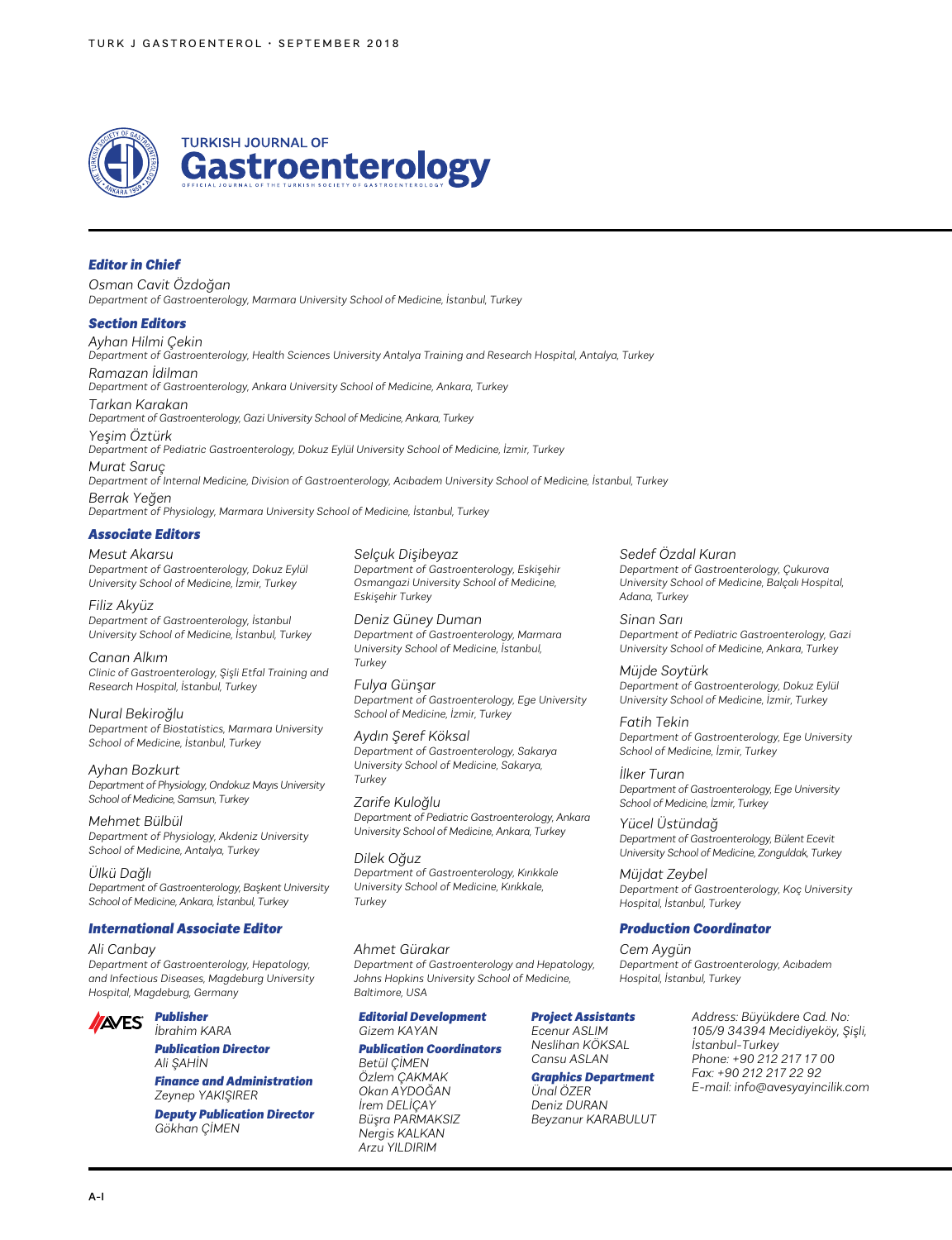

# *Aims and Scope*

Turkish Journal of Gastroenterology *(Turk J Gastroenterol)* is the double-blind peer-reviewed, open access, international publication organ of the Turkish Society of Gastroenterology. The journal is a bimonthly publication, published on January, March, May, July, September, November and its publication language is English.

Turkish Journal of Gastroenterology aims to publish international at the highest clinical and scientific level on original issues of gastroenterology and hepatology. The journal publishes original papers, review articles, and letters to the editor on clinical and experimental gastroenterology and hepatology.

The editorial and publication processes of the journal are shaped in accordance with the guidelines of the International Committee of Medical Journal Editors *(ICMJE)*, World Association of Medical Editors *(WAME)*, Council of Science Editors *(CSE)*, Committee on Publication Ethics *(COPE)*, European Association of Science Editors *(EASE)*, and National Information Standards Organization *(NISO)*. The journal is in conformity with the Principles of Transparency and Best Practice in Scholarly Publishing *(doaj.org/bestpractice)*.

The Turkish Journal of Gastroenterology is indexed in Science Citation Index Expanded, PubMed/MEDLINE, Scopus, and TUBITAK ULAKBIM TR Index.

Processing and publication are free of charge with the journal. No fees are requested from the authors at any point throughout the evaluation and publication process. All manuscripts must be submitted via the online submission system, which is available at turkjgastroenterol.org. The journal guidelines, technical information, and the required forms are available on the journal's web page.

All expenses of the journal are covered by the Turkish Society of Gastroenterology. Potential advertisers should contact the Editorial Office. Advertisement images are published only upon the Editor-in-Chief's approval.

Statements or opinions expressed in the manuscripts published in the journal reflect the views of the author(s) and not the opinions of the Turkish Society of Gastroenterology, editors, editorial board, and/or publisher; the editors, editorial board, and publisher disclaim any responsibility or liability for such materials.

All published content is available online, free of charge at turkjgastroenterol.org. Printed copies of the journal are distributed to the members of the Turkish Society of Gastroenterology, free of charge.

Turkish Society of Gastroenterology holds the international copyright of all the content published in the journal.

Editor in Chief: Prof. Osman Cavit Özdoğan Address: Mustafa Kemal Mahallesi, 2126 Sokak, Kolbay İş Merkezi, C blok, No.: 6-9, Çankaya, Ankara, TURKEY Phone: +90 312 284 15 11 Fax: +90 312 284 80 75 E-mail: dernek@tgd.org.tr

Publisher: AVES Address: Büyükdere Cad., 105/9 34394 Mecidiyeköy, Şişli, İstanbul, TURKEY Phone: +90 212 217 17 00 Fax: +90 212 217 22 92 E-mail: info@avesyayincilik.com Web page: avesyayincilik.com

ACCESS

*Owned by on behalf of the Turkish Society of Gastroenterology: Serhat Bor • Executive Editor: Osman Cavit Özdoğan • Publication Type: Bimonthly periodical • Printed at: Matsis Matbaa Hizmetleri San. ve Tic. Ltd. Şti. İstanbul, Turkey (+90-212-6242111) • Printing Date: November 2018 • Published by Turkish Society of Gastroenterology, Mustafa Kemal Mahallesi, 2126 Sokak, Kolbay İş Merkezi, C blok, No.: 6-9, Çankaya, Ankara, Turkey*

*Türk Gastroenteroloji Derneği adına sahibi: Serhat Bor • Sorumlu Yazı İşleri Müdürü: Osman Cavit Özdoğan • Yayın türü: Yerel süreli • Basım yeri: Matsis Matbaa Hizmetleri San. ve Tic. Ltd. Şti. İstanbul, Türkiye (+90-212-6242111) • Basım tarihi: Kasım 2018 • Türk Gastroenteroloji Derneği tarafından yayınlanmaktadır, Mustafa Kemal Mahallesi, 2126 Sokak, Kolbay İş Merkezi, C blok, No.: 6-9, Çankaya, Ankara, Türkiye*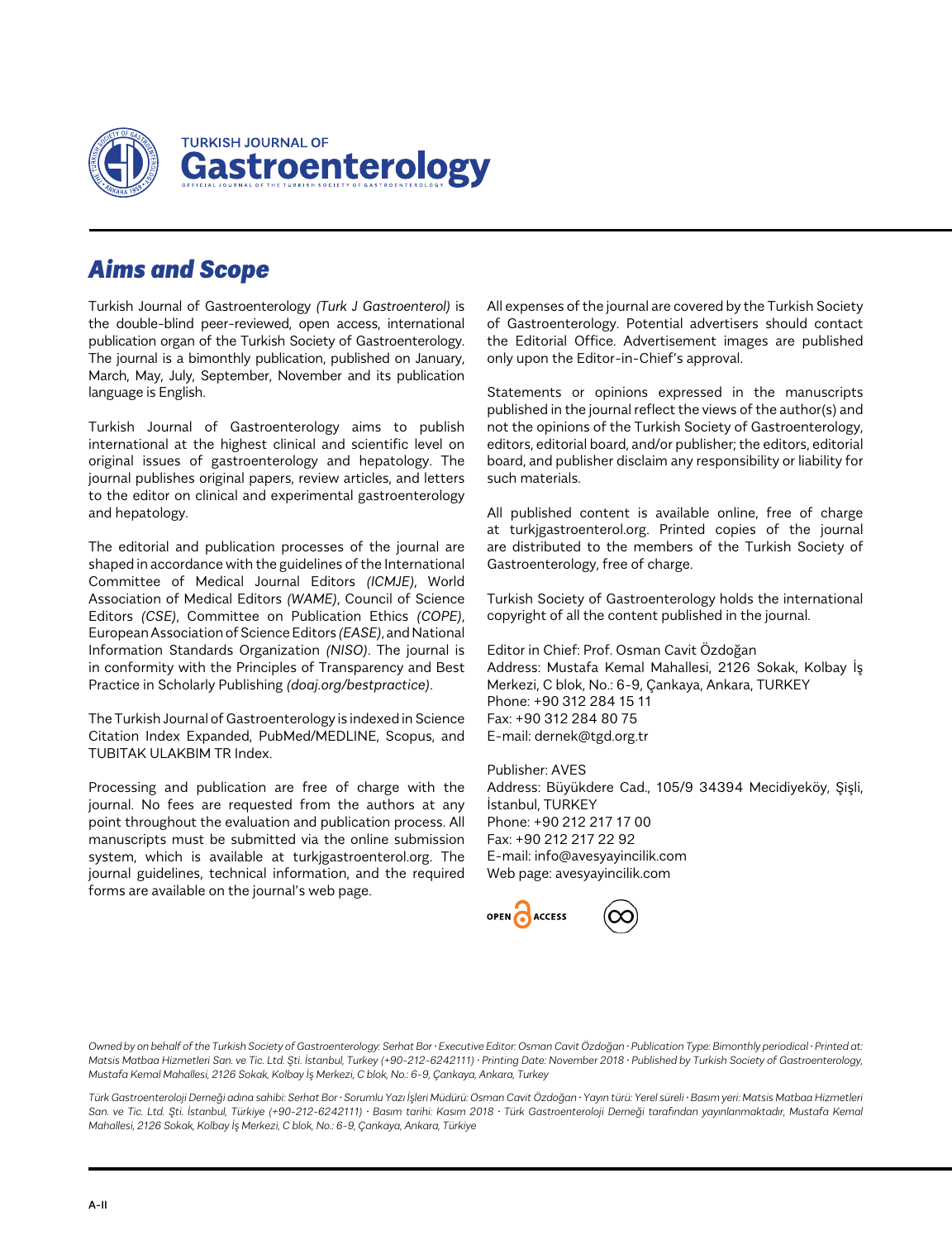# *Instructions to Authors*

Turkish Journal of Gastroenterology *(Turk J Gastroenterol)* is the double-blind peer-reviewed, open access, international publication organ of the Turkish Society of Gastroenterology. The journal is a bimonthly publication, published on January, March, May, July, September, November and its publication language is English.

Turkish Journal of Gastroenterology aims to publish international at the highest clinical and scientific level on original issues of gastroenterology and hepatology. The journal publishes original papers, review articles and letters to the editor on clinical and experimental gastroenterology and hepatology.

The editorial and publication processes of the journal are shaped in accordance with the guidelines of the International Council of Medical Journal Editors *(ICMJE),* the World Association of Medical Editors *(WAME)*, the Council of Science Editors *(CSE),* the Committee on Publication Ethics *(COPE),* the European Association of Science Editors *(EASE)*, and National Information Standards Organization *(NISO)*. The journal conforms to the Principles of Transparency and Best Practice in Scholarly Publishing *(doaj.org/bestpractice)*.

Originality, high scientific quality, and citation potential are the most important criteria for a manuscript to be accepted for publication. Manuscripts submitted for evaluation should not have been previously presented or already published in an electronic or printed medium. The journal should be informed of manuscripts that have been submitted to another journal for evaluation and rejected for publication. The submission of previous reviewer reports will expedite the evaluation process. Manuscripts that have been presented in a meeting should be submitted with detailed information on the organization, including the name, date, and location of the organization.

Manuscripts submitted to the Turkish Journal of Gastroenterology will go through a double-blind peer-review process. Each submission will be reviewed by at least two external, independent peer reviewers who are experts in their fields in order to ensure an unbiased evaluation process. The editorial board will invite an external and independent editor to manage the evaluation processes of manuscripts submitted by editors or by the editorial board members of the journal. The Editor in Chief is the final authority in the decision-making process for all submissions.

An approval of research protocols by the Ethics Committee in accordance with international agreements *(World Medical Association Declaration of Helsinki "Ethical Principles for Medical Research In-*

*volving Human Subjects," amended in October 2013, www.wma.net)* is required for experimental, clinical, and drug studies and for some case reports. If required, ethics committee reports or an equivalent official document will be requested from the authors. For manuscripts concerning experimental research on humans, a statement should be included that shows that written informed consent of patients and volunteers was obtained following a detailed explanation of the procedures that they may undergo. For studies carried out on animals, the measures taken to prevent pain and suffering of the animals should be stated clearly. Information on patient consent, the name of the ethics committee, and the ethics committee approval number should also be stated in the Materials and Methods section of the manuscript. It is the authors' responsibility to carefully protect the patients' anonymity. For photographs that may reveal the identity of the patients, releases signed by the patient or their legal representative should be enclosed.

All submissions are screened by a similarity detection software *(iThenticate by CrossCheck)*.

In the event of alleged or suspected research misconduct, e.g., plagiarism, citation manipulation, and data falsification/fabrication, the Editorial Board will follow and act in accordance with COPE guidelines.

Each individual listed as an author should fulfill the authorship criteria recommended by the International Committee of Medical Journal Editors

*(ICMJE-www.icmje.org)*. The ICMJE recommends that authorship be based on the following 4 criteria:

*1 Substantial contributions to the conception or design of the work; or the acquisition, analysis, or interpretation of data for the work; AND*

*2 Drafting the work or revising it critically for important intellectual content; AND*

*3 Final approval of the version to be published; AND*

*4 Agreement to be accountable for all aspects of the work in ensuring that questions related to the accuracy or integrity of any part of the work are appropriately investigated and resolved.*

*In addition to being accountable for the parts of the work he/she has done, an author should be able to identify which co-authors are responsible for specific other parts of the work. In addition, authors should have confidence in the integrity of the contributions of their co-authors.*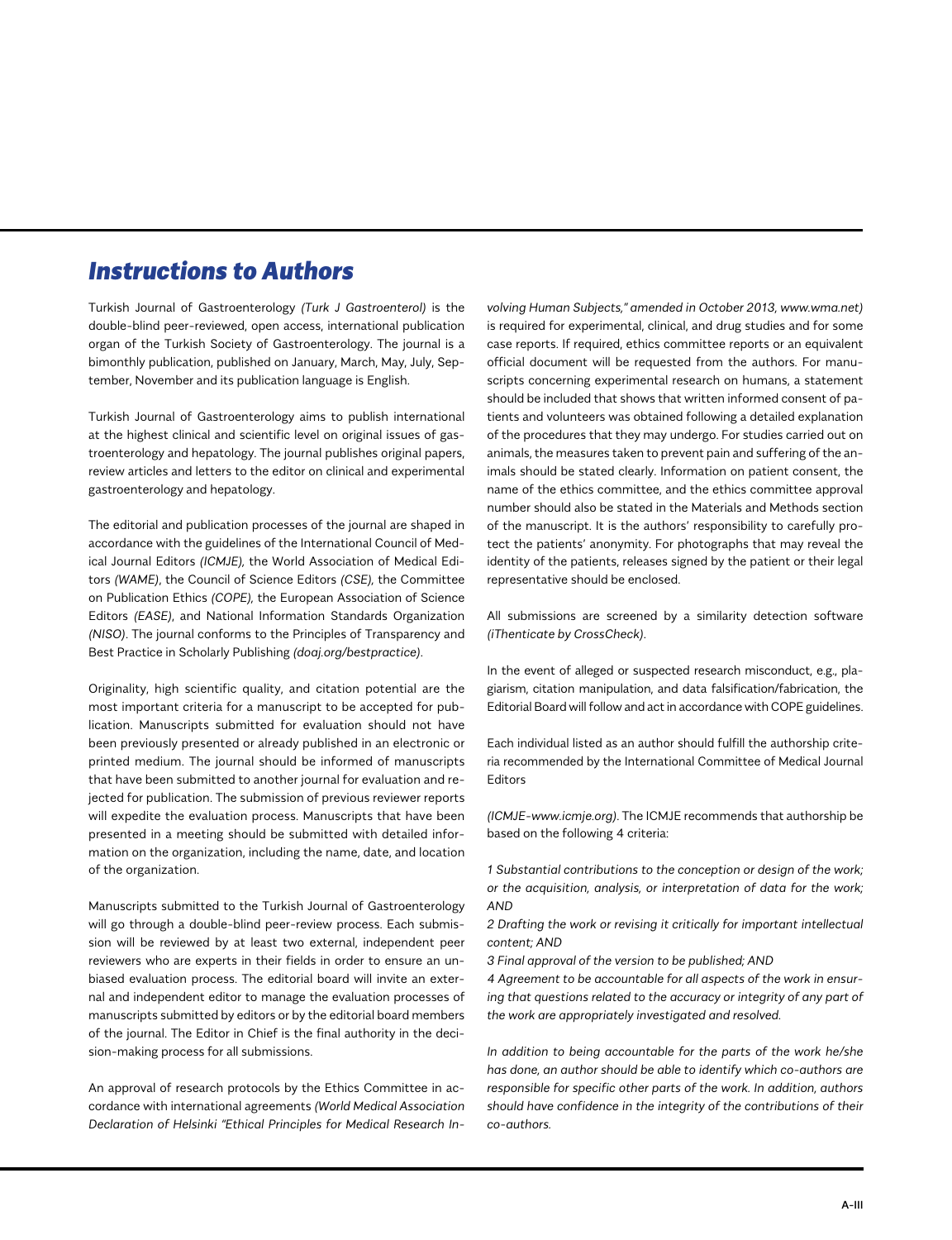

All those designated as authors should meet all four criteria for authorship, and all who meet the four criteria should be identified as authors. Those who do not meet all four criteria should be acknowledged in the title page of the manuscript.

Turkish Journal of Gastroenterology requires corresponding authors to submit a signed and scanned version of the authorship contribution form *(available for download through turkjgastroenterol.org)* during the initial submission process in order to act appropriately on authorship rights and to prevent ghost or honorary authorship. If the editorial board suspects a case of "gift authorship," the submission will be rejected without further review. As part of the submission of the manuscript, the corresponding author should also send a short statement declaring that he/she accepts to undertake all the responsibility for authorship during the submission and review stages of the manuscript.

Turkish Journal of Gastroenterology requires and encourages the authors and the individuals involved in the evaluation process of submitted manuscripts to disclose any existing or potential conflicts of interests, including financial, consultant, and institutional, that might lead to potential bias or a conflict of interest. Any financial grants or other support received for a submitted study from individuals or institutions should be disclosed to the Editorial Board. To disclose a potential conflict of interest, the ICMJE Potential Conflict of Interest Disclosure Form should be filled in and submitted by all contributing authors. Cases of a potential conflict of interest of the editors, authors, or reviewers are resolved by the journal's Editorial Board within the scope of COPE and ICMJE guidelines.

The Editorial Board of the journal handles all appeal and complaint cases within the scope of COPE guidelines. In such cases, authors should get in direct contact with the editorial office regarding their appeals and complaints. When needed, an ombudsperson may be assigned to resolve cases that cannot be resolved internally. The Editor in Chief is the final authority in the decision-making process for all appeals and complaints.

When submitting a manuscript to Turkish Journal of Gastroenterology, authors accept to assign the copyright of their manuscript to the Turkish Society of Gastroenterology. If rejected for publication, the copyright of the manuscript will be assigned back to the authors. Turkish Journal of Gastroenterology requires each submission to be accompanied by a Copyright Transfer Form *(available for download at turkjgastroenterol.org)*. When using previously published content, including figures, tables, or any other material in both print and elec-

tronic formats, authors must obtain permission from the copyright holder. Legal, financial and criminal liabilities in this regard belong to the author*(s)*.

Statements or opinions expressed in the manuscripts published in Turkish Journal of Gastroenterology reflect the views of the author*(s)* and not the opinions of the editors, the editorial board, or the publisher; the editors, the editorial board, and the publisher disclaim any responsibility or liability for such materials. The final responsibility in regard to the published content rests with the authors.

#### *Manuscript Preparation*

The manuscripts should be prepared in accordance with ICM-JE-Recommendations for the Conduct, Reporting, Editing, and Publication of Scholarly Work in Medical Journals *(updated in December 2017 - http://www.icmje.org/icmje-recommendations. pdf)*. Authors are required to prepare manuscripts in accordance with the CONSORT guidelines for randomized research studies, STROBE guidelines for observational original research studies, STARD guidelines for studies on diagnostic accuracy, PRIS-MA guidelines for systematic reviews and meta-analysis, ARRIVE guidelines for experimental animal studies, and TREND guidelines for non-randomized public behavior.

Manuscripts can only be submitted through the journal's online manuscript submission and evaluation system, available at turkjgastroenterol.org. Manuscripts submitted via any other medium will not be evaluated.

Manuscripts submitted to the journal will first go through a technical evaluation process where the editorial office staff will ensure that the manuscript has been prepared and submitted in accordance with the journal's guidelines. Submissions that do not conform to the journal's guidelines will be returned to the submitting author with technical correction requests.

Authors are required to submit the following:

- *• Copyright Transfer Form,*
- *• Author Contributions Form, and*
- *• ICMJE Potential Conflict of Interest Disclosure Form (should be filled in by all contributing authors) during the initial submission. These forms are available for download at turkjgastroenterol.org.*

# *Preparation of the Manuscript*

Title page: A separate title page should be submitted with all submissions and this page should include: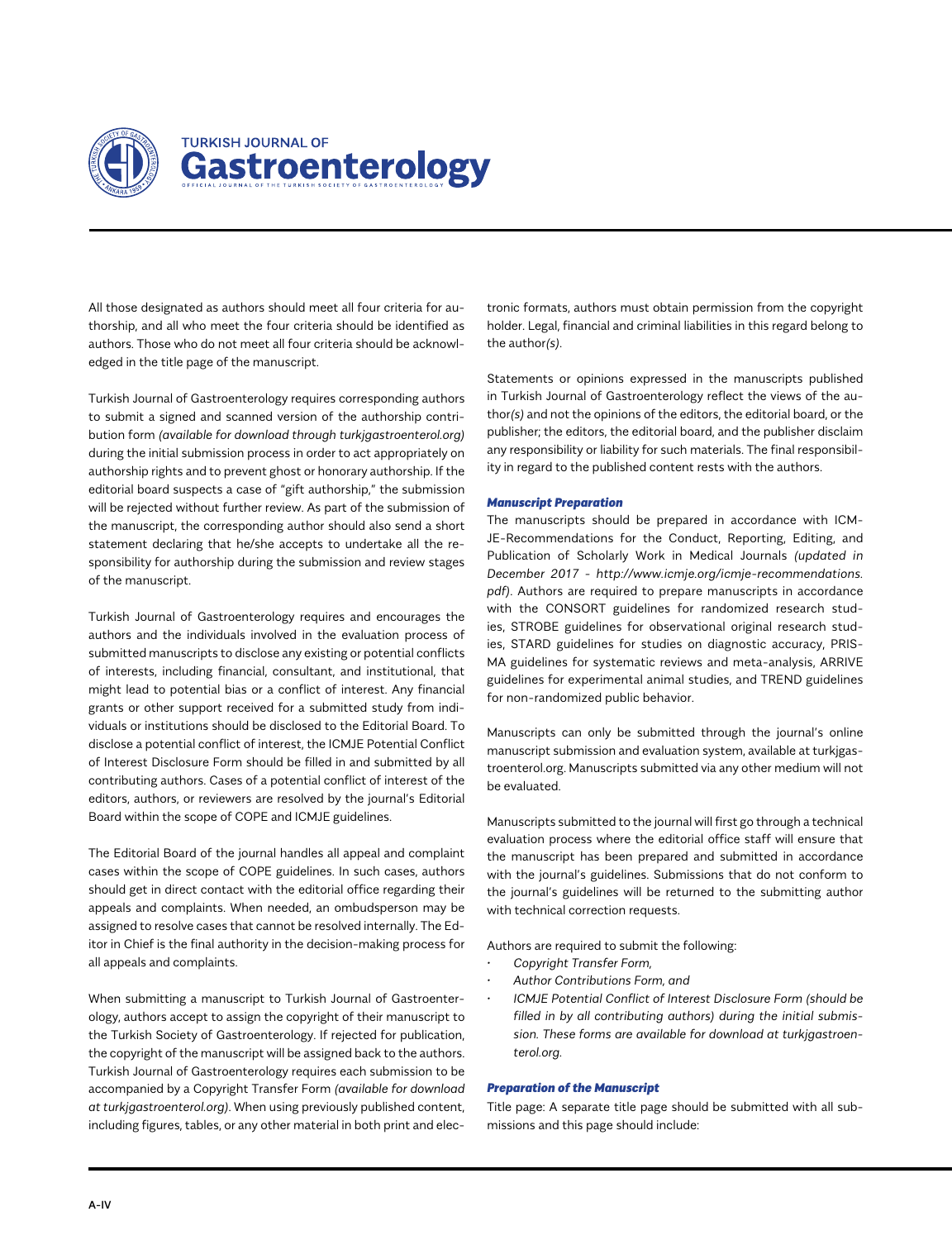- *• The full title of the manuscript as well as a short title (running head) of no more than 50 characters,*
- *• Name(s), affiliations, and highest academic degree(s) of the author(s),*
- *• Grant information and detailed information on the other sources of support,*
- *• Name, address, telephone (including the mobile phone number) and fax numbers, and email address of the corresponding author,*
- *• Acknowledgment of the individuals who contributed to the preparation of the manuscript but who do not fulfill the authorship criteria.*

#### *Abstract*

An English abstract should be submitted with all submissions except for Letters to the Editor. Submitting a Turkish abstract is not compulsory for international authors. The abstract of Original Articles should be structured with subheadings *(Background/Aims, Materials and Methods, Results, and Conclusion)*. Please check Table 1 below for word count specifications.

#### *Table 1. Limitations for each manuscript type*

| Type of<br>manuscript   | Word<br>limit | Abstract<br>word limit | Reference<br>limit | Table<br>limit | <b>Figure</b><br>limit      |
|-------------------------|---------------|------------------------|--------------------|----------------|-----------------------------|
| Original<br>Article     | 3500          | 250<br>(Structured)    | 30                 | 6              | 7 or total of<br>15 images  |
| Review<br>Article       | 5000          | 250                    | 50                 | 6              | 10 or total of<br>20 images |
| Letter to<br>the Editor | 1000          | No<br>abstract         | 5                  | No<br>tables   | 2 or total of<br>4 images   |
| Diagnostic<br>Challenge | 1200          | Nο<br>abstract         | 5                  | No<br>tables   | 7 or total of<br>15 images  |

Keywords: Each submission must be accompanied by a minimum of three to a maximum of six keywords for subject indexing at the end of the abstract. The keywords should be listed in full without abbreviations. The keywords should be selected from the National Library of Medicine, Medical Subject Headings database *(https://www.nlm. nih.gov/mesh/MBrowser.html)*.

#### *Manuscript Types*

Original Articles: This is the most important type of article since it provides new information based on original research. The main text of original articles should be structured with Introduction, Materials and Methods, Results, and Discussion subheadings. Please check Table 1 for the limitations for Original Articles.

Statistical analysis to support conclusions is usually necessary. Statistical analyses must be conducted in accordance with international statistical reporting standards (Altman DG, Gore SM, Gardner MJ, Pocock SJ. Statistical guidelines for contributors to medical journals. Br Med J 1983: 7; 1489-93). Information on statistical analyses should be provided with a separate subheading under the Materials and Methods section and the statistical software that was used during the process must be specified.

Units should be prepared in accordance with the International System of Units *(SI).*

#### *Editorial Comments*

Editorial comments aim to provide a brief critical commentary by reviewers with expertise or with high reputation in the topic of the research article published in the journal. Authors are selected and invited by the journal to provide such comments. Abstract, Keywords, and Tables, Figures, Images, and other media are not included.

#### *Review Articles*

Reviews prepared by authors who have extensive knowledge on a particular field and whose scientific background has been translated into a high volume of publications with a high citation potential are welcomed. These authors may even be invited by the journal. Reviews should describe, discuss, and evaluate the current level of knowledge of a topic in clinical practice and should guide future studies. The main text should contain Introduction, Clinical and Research Consequences, and Conclusion sections. Please check Table 1 for the limitations for Review Articles.

#### *Letters to the Editor*

This type of manuscript discusses important parts, overlooked aspects, or lacking parts of a previously published article. Articles on subjects within the scope of the journal that might attract the readers' attention, particularly educative and rare cases, may also be submitted in the form of a "Letter to the Editor." Readers can also present their comments on the published manuscripts in the form of a "Letter to the Editor." Abstract, Keywords, and Tables, Figures, Images, and other media should not be included. The text should be unstructured. The manuscript that is being commented on must be properly cited within this manuscript.

#### *Diagnostic Challenge*

Turkish Journal of Gastroenterology encourages authors to submit their striking clinical images that may challenge and inform readers and contribute to their education. This type of submissions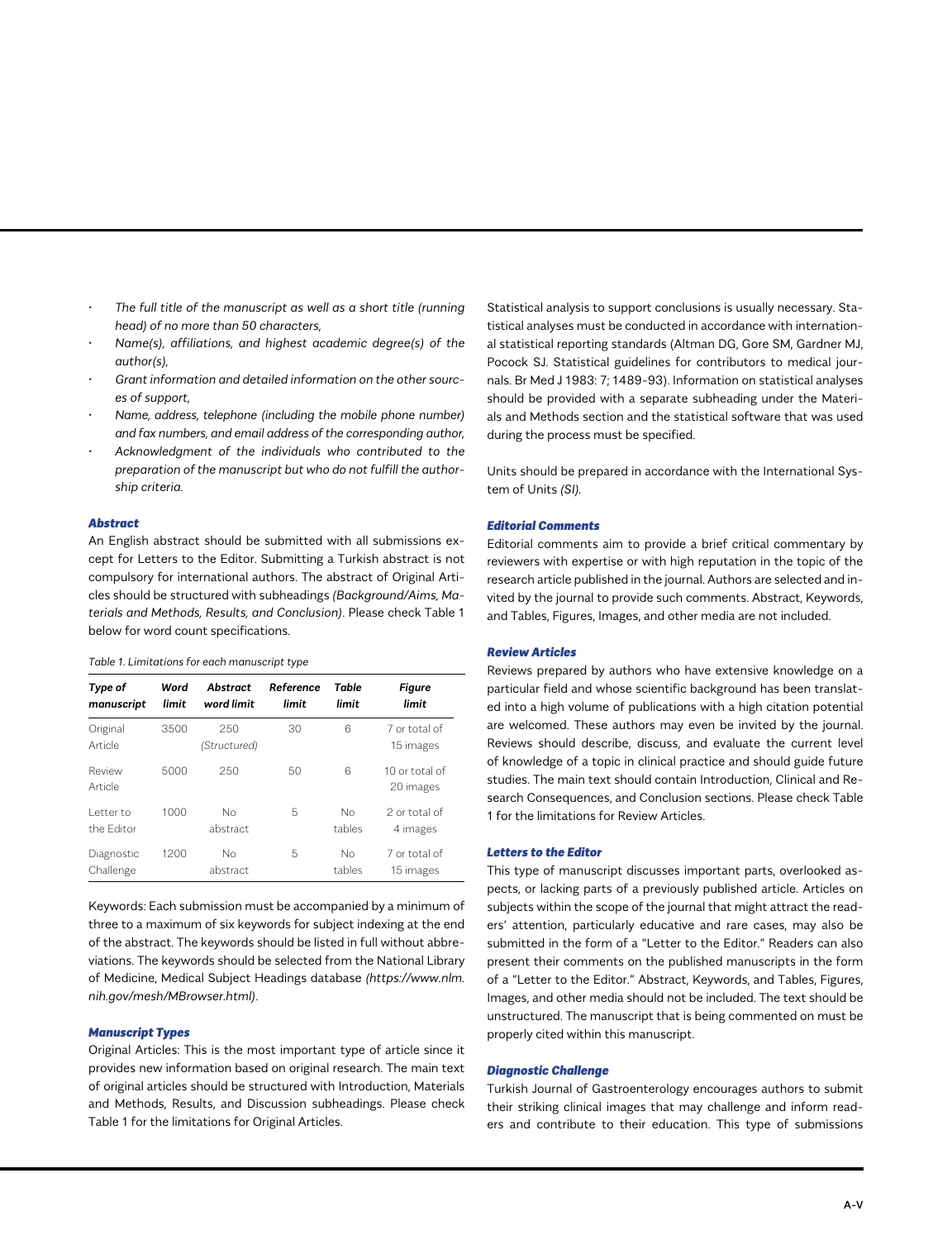

should present the image as an "unknown" and should encourage the readers to interpret and diagnose the image. The answer will be presented on a separate page of the issue so the main text or the title should not reveal the answer. The case should be described in the first part; the answer should discuss the image findings and the diagnosis. The article should not be longer than 1200 words.

#### *Quick look to guidelines*

These manuscripts are summaries of published guidelines. Abstract, Keywords, and Tables, Figures, Images, and other media should not be included. The text should be unstructured. The guideline that is being summarized must be properly cited within the manuscript.

#### *Tables*

Tables should be included in the main document, presented after the reference list, and they should be numbered consecutively in the order they are referred to within the main text. A descriptive title must be placed above the tables. Abbreviations used in the tables should be defined below the tables by footnotes *(even if they are defined within the main text)*. Tables should be created using the "insert table" command of the word processing software and they should be arranged clearly to provide easy reading. Data presented in the tables should not be a repetition of the data presented within the main text but should be supporting the main text.

#### *Figures and Figure Legends*

Figures, graphics, and photographs should be submitted as separate files *(in TIFF or JPEG format)* through the submission system. The files should not be embedded in a Word document or the main document. When there are figure subunits, the subunits should not be merged to form a single image. Each subunit should be submitted separately through the submission system. Images should not be labeled *(a, b, c, etc.)* to indicate figure subunits. Thick and thin arrows, arrowheads, stars, asterisks, and similar marks can be used on the images to support figure legends. Like the rest of the submission, the figures too should be blind. Any information within the images that may indicate an individual or institution should be blinded. The minimum resolution of each submitted figure should be 300 DPI. To prevent delays in the evaluation process, all submitted figures should be clear in resolution and large in size *(minimum dimensions: 100×100 mm)*. Figure legends should be listed at the end of the main document.

All acronyms and abbreviations used in the manuscript should be defined at first use, both in the abstract and in the main text. The abbreviation should be provided in parentheses following the definition.

When a drug, product, hardware, or software program is mentioned within the main text, product information, including the name of the product, the producer of the product, and city and the country of the company *(including the state if in USA)*, should be provided in parentheses in the following format: "Discovery St PET/CT scanner *(General Electric, Milwaukee, WI, USA)"*

All references, tables, and figures should be referred to within the main text, and they should be numbered consecutively in the order they are referred to within the main text. Limitations, drawbacks, and the shortcomings of original articles should be mentioned in the Discussion section before the conclusion paragraph.

#### *References*

While citing publications, preference should be given to the latest, most up-to-date publications. If an ahead-of-print publication is cited, the DOI number should be provided. Authors are responsible for the accuracy of references. Journal titles should be abbreviated in accordance with the journal abbreviations in Index Medicus/ MEDLINE/PubMed. When there are six or fewer authors, all authors should be listed. If there are seven or more authors, the first three authors should be listed followed by "et al." In the main text of the manuscript, references should be cited using Arabic numbers in parentheses. The reference styles for different types of publications are presented in the following examples.

#### *Journal Article*

Rankovic A, Rancic N, Jovanovic M, et al. Impact of imaging diagnostics on the budget - Are we spending too much? Vojnosanit Pregl 2013; 70: 709-11.

#### *Book Section*

Suh KN, Keystone JS. Malaria and babesiosis. Gorbach SL, Barlett JG, Blacklow NR, editors. Infectious Diseases. Philadelphia: Lippincott Williams; 2004.p.2290-308.

#### *Books with a Single Author*

Sweetman SC. Martindale the Complete Drug Reference. 34th ed. London: Pharmaceutical Press; 2005.

#### *Editor(s) as Author*

Huizing EH, de Groot JAM, editors. Functional reconstructive nasal surgery. Stuttgart-New York: Thieme; 2003.

#### *Conference Proceedings*

Bengisson S. Sothemin BG. Enforcement of data protection, privacy and security in medical informatics. In: Lun KC, Degoulet P, Piemme TE, Rienhoff O, editors. MEDINFO 92. Proceedings of the 7th World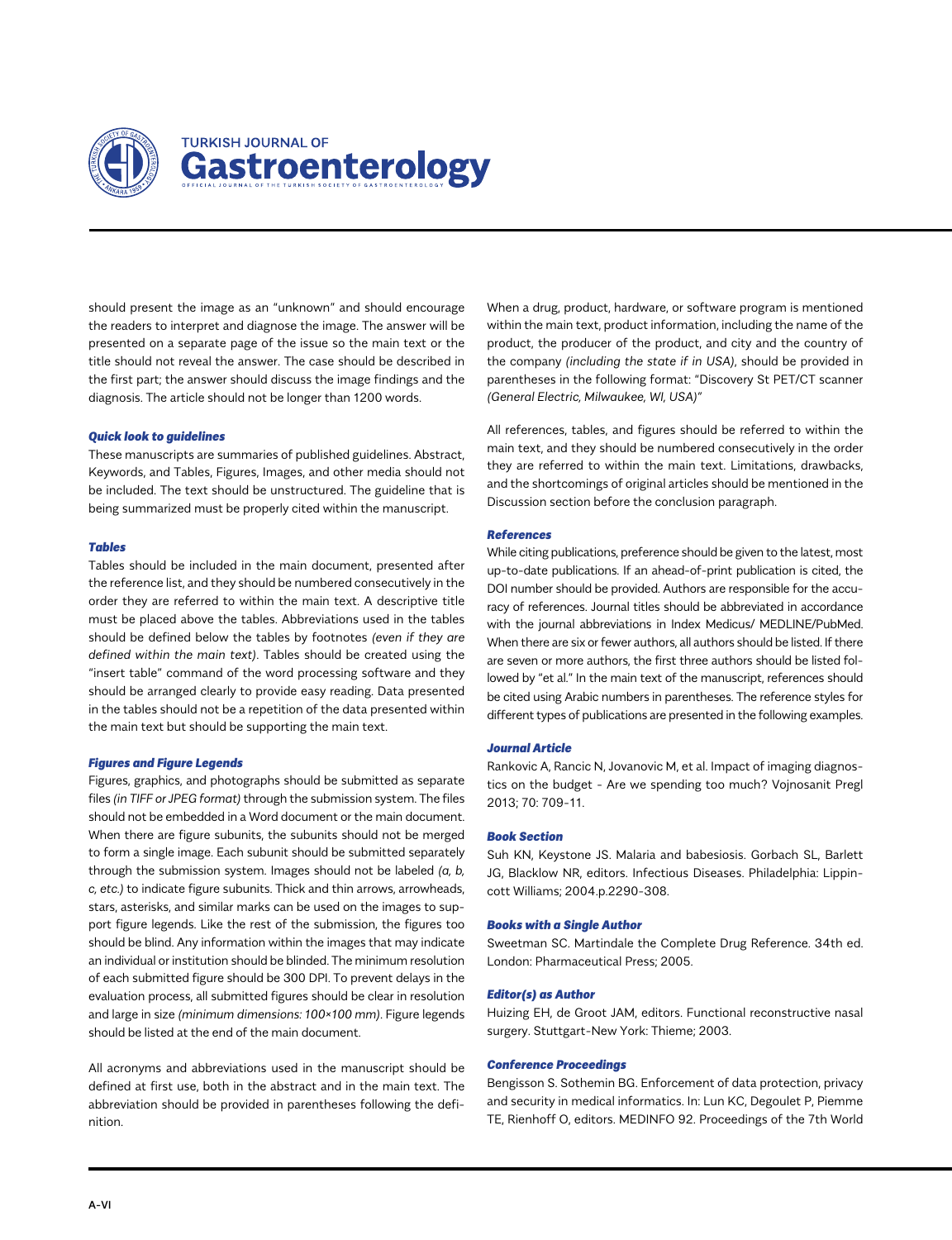Congress on Medical Informatics; 1992 Sept 6-10; Geneva, Switzerland. Amsterdam: North-Holland; 1992. pp.1561-5.

#### *Scientific or Technical Report*

Cusick M, Chew EY, Hoogwerf B, Agrón E, Wu L, Lindley A, et al. Early Treatment Diabetic Retinopathy Study Research Group. Risk factors for renal replacement therapy in the Early Treatment Diabetic Retinopathy Study *(ETDRS)*, Early Treatment Diabetic Retinopathy Study Kidney Int: 2004. Report No: 26.

#### *Thesis*

Yılmaz B. Ankara Üniversitesindeki Öğrencilerin Beslenme Durumları, Fiziksel Aktiviteleri ve Beden Kitle İndeksleri Kan Lipidleri Arasındaki Ilişkiler. H.Ü. Sağlık Bilimleri Enstitüsü, Doktora Tezi. 2007.

#### *Manuscripts Accepted for Publication,*

#### *Not Published Yet*

Slots J. The microflora of black stain on human primary teeth. Scand J Dent Res. 1974.

#### *Epub Ahead of Print Articles*

Cai L, Yeh BM, Westphalen AC, Roberts JP, Wang ZJ. Adult living donor liver imaging. Diagn Interv Radiol. 2016 Feb 24. doi: 10.5152/ dir.2016.15323. [Epub ahead of print].

#### *Manuscripts Published in Electronic Format*

Morse SS. Factors in the emergence of infectious diseases. Emerg Infect Dis *(serial online)* 1995 Jan-Mar (*cited 1996 June 5)*: 1*(1)*: *(24 screens)*. Available from: URL: http:/ www.cdc.gov/ncidodlElD/cid.htm.

#### *Revisions*

When submitting a revised version of a paper, the author must submit a detailed "Response to the reviewers" that states point

by point how each issue raised by the reviewers has been covered and where it can be found *(each reviewer's comment, followed by the author's reply and line numbers where the changes have been made)* as well as an annotated copy of the main document. Revised manuscripts must be submitted within 30 days from the date of the decision letter. If the revised version of the manuscript is not submitted within the allocated time, the revision option may be canceled. If the submitting author*(s)* believe that additional time is required, they should request this extension before the initial 30 day period is over.

Accepted manuscripts are copy-edited for grammar, punctuation, and format. Once the publication process of a manuscript is completed, it is published online on the journal's webpage as an aheadof-print publication before it is included in its scheduled issue. A PDF proof of the accepted manuscript is sent to the corresponding author and their publication approval is requested within 2 days of their receipt of the proof.

Editor in Chief: Prof. Osman Cavit Özdoğan Address: Mustafa Kemal Mahallesi, 2126 Sokak, Kolbay İş Merkezi, C blok, No.: 6-9, Çankaya, Ankara, TURKEY Phone: +90 312 284 15 11 Fax: +90 312 284 80 75 E-mail: dernek@tgd.org.tr

Publisher: AVES Address: Büyükdere Cad., 105/9 34394 Mecidiyeköy, Şişli, İstanbul, TURKEY Phone: +90 212 217 17 00 Fax: +90 212 217 22 92 E-mail: info@avesyayincilik.com Web page: avesyayincilik.com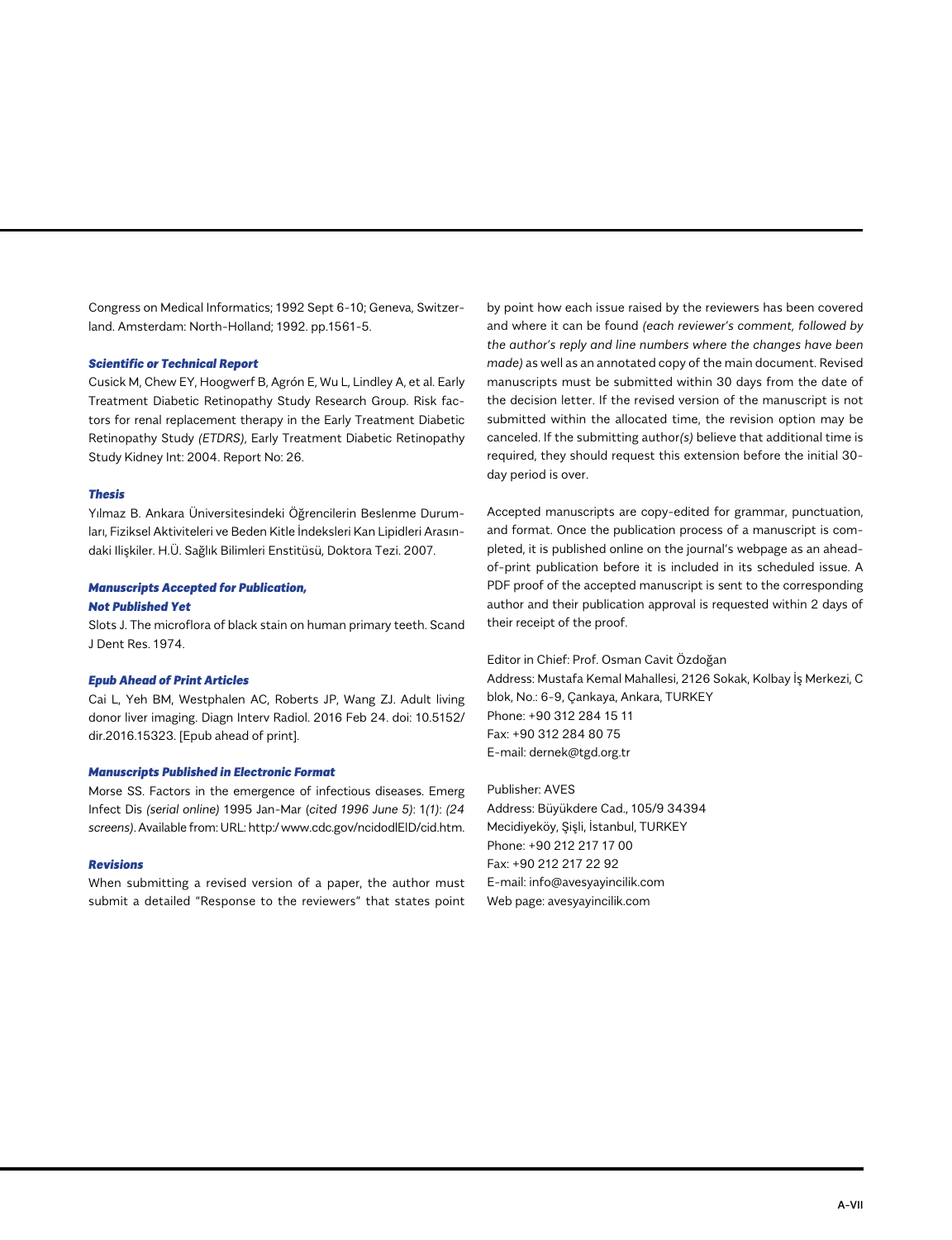

# *Table of Contents*

# *Covering the Cover*

# *627 Salih Boğa*

# *Editorial Comment*

*629 Liver transplantation in Turkey: The importance of experience Mesut Akarsu*

# *Original Articles*

# *Gastrointestinal Tract*

*631 Relationship between irritable bowel syndrome and plasma and tissue ghrelin levels*

*Gülcan Şahin-Eryılmaz, Kayhan Başak, Özlem Çakır-Madenci, Hacer Koç, Sabah Tüzün, Can Dolapçıoğlu, Emel Ahıshalı, Mustafa Reşat Dabak*

## *636 The evaluation of the effect of Helicobacter pylori infection on choroidal thickness*

*Cemile Üçgül Atılgan, Ahmet Yozgat, Pınar Kösekahya, Mehtap Çağlayan, Selam Yekta Şendul, Nilüfer Berker, Zeynep Altıparmak, Emin Altıparmak, Pelin Yılmazbaş*

### *642 To understand or not to understand: This is the problem*

*Makbule Neslişah Tan, Gizem Limnili, Ediz Yıldırım, Azize Dilek Güldal*

# *650 Efficacy and safety of long-term thiopurine maintenance treatment for ulcerative colitis in Turkey: A single-center experience*

*Funda Özgenç, Miray Karakoyun, Çiğdem Ecevit, Hamiyet Hekimci, Ezgi Kıran Taşçı, Gülin Erdemir*

# *655 Frequency and risk factors of surgical recurrence of Crohn's disease after primary bowel resection Jiajie Zhou, Yi Li, Jianfeng Gong, Weiming Zhu*

# *Liver*

# *664 Results of 1001 liver transplantations in 23 years: Ege University experience*

*Murat Zeytunlu , Alper Uğuz , Ömer Ünalp , Orkan Ergün , Zeki Karasu , Fulya Günşar, Ulus Akarca, Funda Yılmaz, İlker Turan, Deniz Nart, Fatih Tekin, Ömer Özütemiz, Sezgin Ulukaya, Nuri Deniz, Sema Aydoğdu, Funda Özgenç, Ezgi Tasçı, Rüçhan Sertöz, Mustafa Parıldar, Nevra Elmas, Mustafa Harman, Ezgi Güler, Erkan Kısmalı, Rahmi Akyol, Tansu Yamazhan, Meltem Taşbakan, Yiğit Tiftikcioğlu, Feza Bacakoğlu, Sanem Nalbantgil, Ayşin Noyan, Bülent Karapınar, Arda Kılınç, Mehmet Uyar, Kubilay Demirağ, Sibel Özalp, Nebile Özdemir, Sinem Aras, Nurşen Altuğ*

*669 Laparoscopic splenectomy and azygoportal disconnection combining with pre- and postoperative endoscopic intervention - A sandwich-style sequential therapy for portal hypertensive bleeding: A retrospective cohort study Dou-Sheng Ba, Chi Zhang, Sheng-Jie Jin, Ping Chen, Guo-Qing Jiang*

# *Pancreatobiliary*

# *676 Therapeutic plasma exchange for hypertriglyceridemia induced acut pancreatitis: the 33 cases experience from a tertiary reference center in Turkey Altay Kandemir, Adil Coşkun, İrfan Yavaşoğlu, Zahit Bolaman, Mustafa Ünübol, Mehmet Hadi Yaşa, Gürhan Kadıköylü*

## *684 Relationship between the neutrophil-to-lymphocyte ratio in acute pancreatitis and the severity and systemic complications of the disease*

*Kamil Kokulu, Yahya Kemal Günaydın, Nazire Belgin Akıllı, Ramazan Köylü, Ekrem Taha Sert, Öznur Köylü, Başar Cander*

# *Basic & Translational*

# *692 TRPA1 and substance P mediate stress induced duodenal lesions in water immersion restraint stress rat model*

*Yan Xu, Caiqun Huang, Hui Deng, Ji Jia, Youping Wu, Jing Yang, Weifeng Tu*

# *Case Report*

*701 Molecular and presymptomatic analysis of a Moroccan Lynch syndrome family revealed a novel frameshift MLH1 germline mutation Fatima Zahra Moufid, Laila Bouguenouch, Ihssane El Bouchikhi, Mohamed Iraqui Houssaini, Karim Ouldim*

# *Letters to the Editor*

*705 Double pigtail stents healed acute pancreatitis resulting from afferent loop obstruction Ping Yue, Wenbo Meng, Zhiwen Luo, Bing Bai, Xun Li*

*708 Appendiceal mucinous cystadenocarcinoma with mural nodules of anaplastic carcinoma and K-RAS mutation Gözde Kır, Billur Coşan Sarbay, Burçin Girgin, Filiz Özen*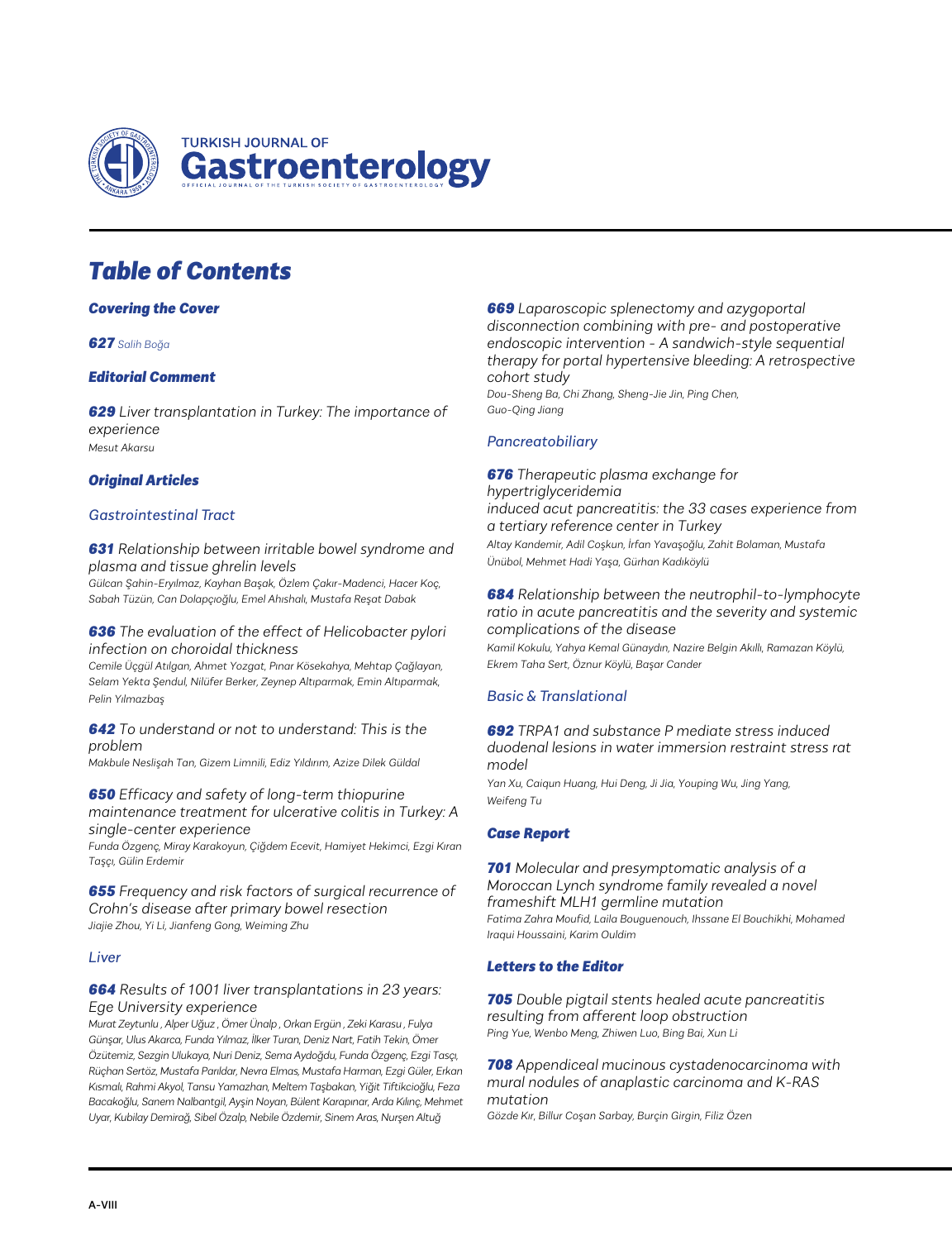*711 Primary malignant melanoma of the esophagus Chunxiang Ling, Jizhen Feng, Jiamei Li, Qingwei Liu*

*714 Primary intestinal lymphangiectasia and a review of the current literature Zeynep Altın, Yusuf Atabay, Serhat Özer, Miray Karakoyun, Sümeyye Ekmekçi, Ezgi Yıldız Yürekli, Harun Akar*

*717 Hypogammaglobulinemic sprue manifested as chronic intestinal failure: An uncommon but effective indication for home parenteral nutrition*

*Gonçalo Nunes, Cláudio Martins, Cristina Teixeira, Miguel Fróis Borges, Ana Paula Oliveira, Jorge Fonseca*

*719 Comment on "Changes in acute viral hepatitis epidemiology in the Turkish adult population: A multicenter study" Gian Paolo Caviglia, Sharmila Fagoonee*

# *Gastroenterology Elsewhere*

*720 Convenient chronic hepatitis B candidates for antiviral cessation and retreatment after relapse: When and who? Coşkun Özer Demirtaş, Osman Cavit Özdoğan*

# *722 Erratum*